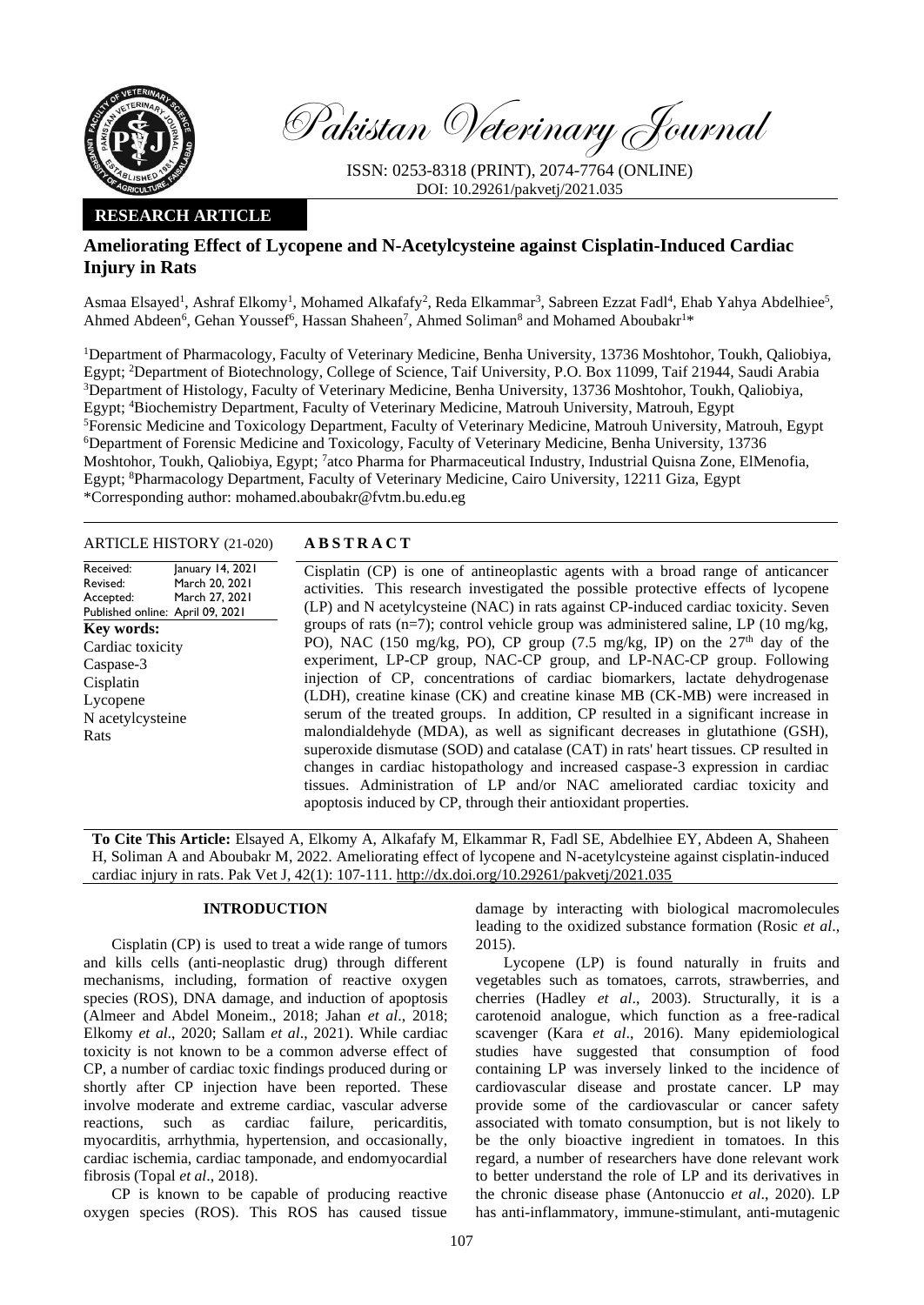effects and protected against myocardial injury by inhibiting apoptosis and oxidative stress (Xu *et al*., 2015).

N-acetylcysteine (NAC), a compound has a wide range of actions, including antioxidant function, enhancement of intracellular glutathione levels and antiinflammatory properties. NAC reduced the overproduction of cardiac ROS. NAC prevents the reaction of nitric oxide to superoxide radicals, hydrogen peroxide and hydroxyl radicals, and prevents the formation of peroxynitrite and its consequences (Krzyzanowska *et al*., 2016).

The goal of this research was to examine the protective function of LP and/or NAC in rats against CPinduced cardiac toxicity by exploring biochemical, markers of oxidative stress and caspase-3expressions.

## **MATERIALS AND METHODS**

**Chemicals:** Cisplatin (CP) was purchased from EIMC Pharmaceuticals Company (Cairo, Egypt) in the form of parenteral vial with a concentration of 50 mg/ml. Lycopene (LP) has been received from Sigma Aldrich Company (Saint Louis, MO, USA). N acetylcysteine (NAC) were obtained from SEDICO (6 October City, Egypt). The analytical kits have been obtained from Biodiagnostics Company (Giza, Egypt).

**Animals and experimental design:** From the Egyptian Organization for Biological Products and Vaccines, forty nine (49) male Wister Albino rats of 180-200 g body weight were obtained. All rats were then kept at  $25 \pm 2^{\circ}$ C and 12:12 h light / dark cycle with a standard pellet diet and free access to water. Treatment of rats, following the guide for the care and use of laboratory animals approved by the Research Ethical Committee of the Faculty of Veterinary Medicine, Benha University, Egypt (BUFVTM 030321). All rats were acclimatized for one week before starting the trial. Rats were divided into 7 groups (n=7). 1<sup>st</sup> group served as a control (saline only), once daily (vehicle control for LP and NAC); 2nd group; LP (10 mg/kg, PO) (Wang *et al*., 2018); 3rd group; NAC (150 mg/kg, PO) (Feng et al., 2015); 4<sup>th</sup> group; saline, PO and a single dose of CP on the  $27<sup>th</sup>$  day of the study (7.5) mg/kg, IP) [\(Adeyemi](https://www.ncbi.nlm.nih.gov/pubmed/?term=Adeyemi%20OO%5BAuthor%5D&cauthor=true&cauthor_uid=29236674) *et al*., 2017) and served as CP toxic control;  $5<sup>th</sup>$  group; LP+CP; the sixth group (NAC+CP), and the  $7<sup>th</sup>$  group (LP+NAC+CP). Saline (1 ml/kg, PO), LP (10 mg/kg, PO) and NAC (150 mg/kg, PO) were administered once daily during the experiment (30 days).

**Blood and tissues sampling:** Rats were anesthetized by isoflurane, 24 h after the end of the study. From the retroorbital plexus, blood samples were taken and centrifuged for 15 minutes at 1200 g. At -20°C, the serum was preserved for further biochemical analysis. Heart was quickly excised and washed with saline and perfused with ice-cold 50 mmol/L sodium phosphate-buffered saline (100 mmol/L Na<sub>2</sub>HPO<sub>4</sub>/NaH<sub>2</sub>PO<sub>4</sub>, pH 7.4) containing 0.1 mmol/L EDTA to wash away the red blood cells and clots. Cardiac tissue (1 gram) was homogenized in 5 ml phosphate buffer pH 7.4. Tissue homogenates have been centrifuged at 1200 x g at 4°C for 20 min. The supernatants were stored at -20°C before further use in the assessment of oxidative stress biomarkers in cardiac

tissues. A part of cardiac tissues were preserved immediately in formalin (10%) for histological and immunohistochemical (IHC) investigations.

**Biochemical analyses:** Indicators of heart injury in serum, creatine kinase CK (Abdel-Daim *et al*., 2017), lactate dehydrogenase LDH (Buhl and Jackson, 1978) and CK-MB levels (Abdel-Daim *et al*., 2017) were estimated using kits from Randox Laboratories Ltd., UK (for Lactate dehydrogenase) and kits from Stanbio™, TX, USA (for CK, and CK-MB).

**Detection of the oxidative stress:** Malondialdehyde (MDA) levels (Uchiyama and Mihara, 1978), catalase (CAT) activity (Aebi, 1984), superoxide dismutase (SOD) and glutathione reductase (GSH) activity (Abdellatief *et al*., 2017) were estimated using special diagnostic kits obtained from Laboratory Biodiagnostic Co, Egypt.

**Histopathology and immunohistochemistry (IHC):** Cardiac tissues were prepared and stained with hematoxylin and eosin for histopathological examination and the immunostaining using Caspase 3 was performed according to Aboubakr *et al*. (2020).

**Statistical analysis:** Obtained data in this study were viewed as mean±SE. One-way ANOVA using the statistical software package SPSS for Windows (Version 21.0; SPSS Inc., Chicago, IL, USA) was used for data analysis. For group comparisons, Duncan's post hoc test was used. Statistical significance was accepted at P<0.05.

#### **RESULTS**

**Serum biochemical analysis:** Cardiac toxicity was induced by CP as shown by increased serum biomarkers of the heart (Table 1). LDH, CK and CK-MP concentrations were significantly increased in response to treatment with CP compared to controls. Crucially, a significant decline in the value of these parameters was reported in CP-intoxicated rats when supplemented with LP and NAC compared LP or NAC treated rats. The decrease in these values was slightly lower relative to the controls. These data indicated that when LP and NAC were used in combination, they give better protection against CP-induced cardiac damage than either of them alone.

**Parameters of oxidative damage:** Results of CP toxicity and medication with LP and/or NAC on oxidative parameters and lipid peroxidation in the heart have been shown in Table 2. Significant rises in MDA levels with significant decline in CAT, SOD, and GSH levels in cardiac tissue in CP-intoxicated rats compared to control rats. Besides that, the damaging effects of CP on cardiac MDA, CAT, SOD and GSH were significantly lowered by the administration of LP or NAC alone, but these values were significantly different from the control values. In addition to these data, the LP+NAC+CP group treated showed an improvement in the oxidative damage caused by CP in cardiac tissue compared to the LP+CP and NAC+CP groups.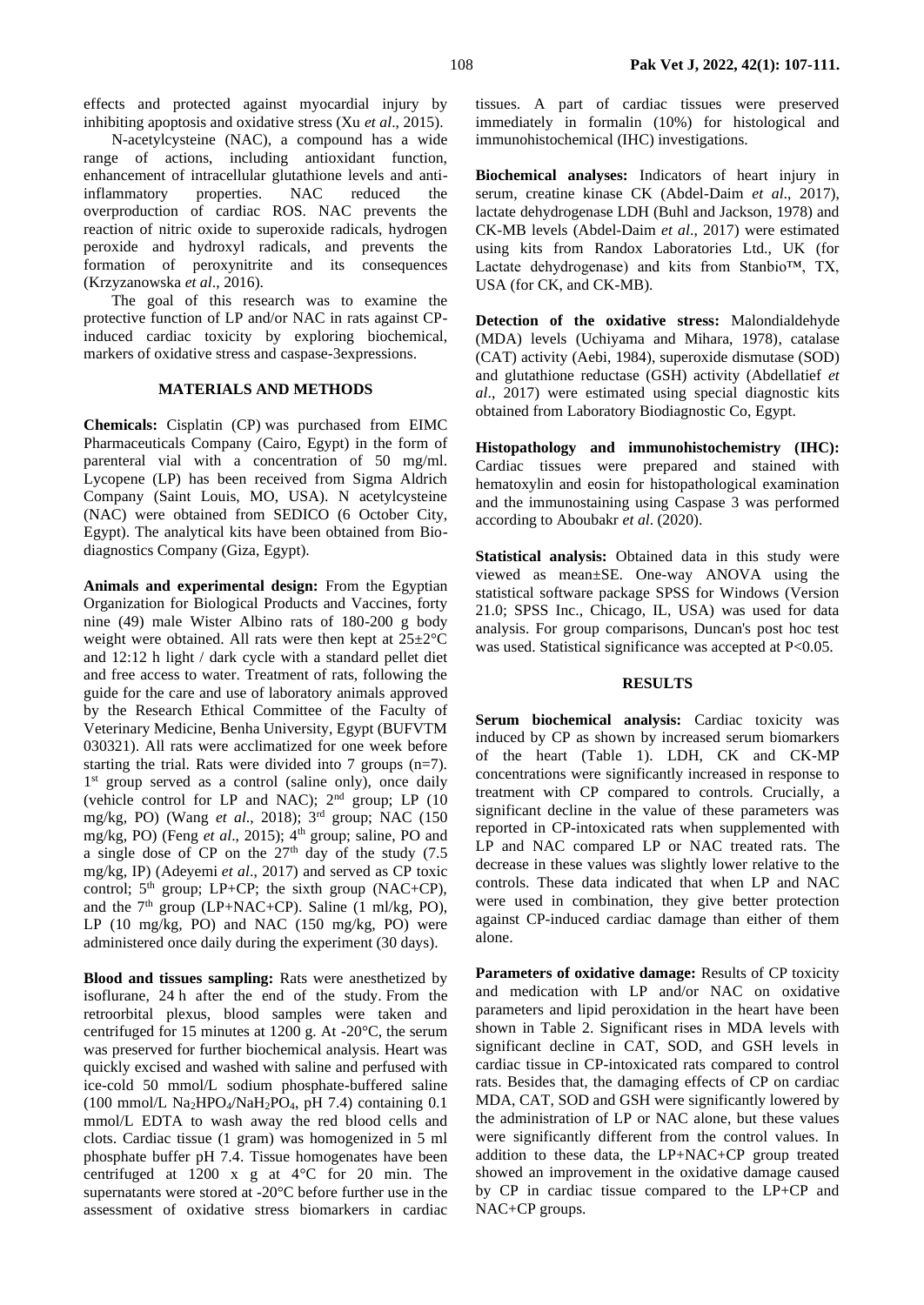**Histopathological findings:** Cardiac sections of saline, LP and NAC treated rats showed normal arrangement of cardiac muscle fibers with branching pattern, central nuclei, and striated cytoplasm. In addition, Treated rats with LP or NAC also showed normal histological criteria of the heart. In contrast, in CP-treated rats, we observed severe degenerative changes myocardium; laceration in most of cardiac fibers, degranulation of cytoplasm and severe vacuolation, hyaline necrosis, pycnotic nuclei and blood vessels very congested and engorged with blood. Combination of LP or NAC, along with CP showed a myocardial moderate effect recorded by moderate congestion of cardiac blood vessels and laceration on some muscle fibers. Combined treatment of LP and NAC together with CP usually restore the normal myocardial architecture, leaving, mild myocardial adverse effect represented in mild congestion of cardiac vessels and little vacullation in some muscle fibers (Fig. 1).



**Fig. 1:** Histopathological changes in cardiac sections. **A, B and C:** showing normal arrangement of cardiac muscle fibers with branching pattern (thin arrow), central nuclei (thick arrow) and striated cytoplasm (S), **(A)** control group, **(B)** treated group with LP and **(C)** treated group with NAC. **D:** Treated group with CP, showing severe degenerative changes in myocardium; laceration in most of cardiac fibers, dilated intercardial blood vessels (thick arrow), degranulation of cytoplasm (thin arrow) and severe vaculation (V). **E:** Treated group with CP showing severe effect on heart; cardiac blood vessels very congested and engorged with blood (C), vaculated cytoplasm (thick arrows), hyaline necrosis (h) and pycnotic nuclei (thin arrow). **F:** Treated group with CP and lycopene showing moderate effect on heart; moderate congestion of cardiac blood vessels (arrow) and laceration on some muscle fibers (L). **G:** Treated group with CP and NAC showing moderate effect on heart, congestion of cardiac vasculature (arrows). **H:** Treated group with CP**,** LP and NAC showing mild effect on heart; mild congestion of cardiac vessels (thick arrow),vaculation in some muscle fibers (thin arrow) and other cardiac fibers have normal appearance (C).

**Immunohistochemical study:** CP greatly enhanced caspase-3 expression in the cardiac tissues (Fig. 2). In the

LP+CP and NAC+CP groups, a slight regulation of the caspase-3 expression in comparison with the control group. The combined therapy of LP and NAC greatly lowered the CP-induced up-regulation of caspase-3.

## **DISCUSSION**

Cisplatin (CP), a commonly used cytotoxic antitumor drug. Numerous cytotoxic effects of CP in various types of cell lines have been shown (*in vitro*), but only a few studies (*in vivo*) have been performed (Rosic *et al*., 2015; Topal *et al*., 2018; Saleh *et al*., 2020). These studies are associated with our results, including oxidative stress and apoptosis pathways roles in CP-induced cardiac damage in rats, and the possible use of the LP and NAC as protecting agents against CP injuries, and these cardiotoxic conditions eventually lead to cardiac death.

Oxidative stress and apoptosis are key components of CP-induced cardiac toxicity (Qian *et al*., 2018). Serum levels of cardiac enzymes such as CK and CK-MB have gained prominence in cardiac damage detection in recent years.

In this research, CP-induced cardiac toxicity demonstrated by considerable alteration in serum cardiac enzymes (LDH, CK, and CK-MB). CP released intracellular proteins such as CK and CK-MB as CP interfered with cell membranes (Topal *et al*., 2018). In our study, significantly high LDH, CK, and CK-MB levels compared to the control group were observed in rats injected CP, which are in agreement with the findings of Wang *et al*. (2009); Rosic *et al*. (2015), Topal *et al*. (2018).



**Fig. 2:** Changes in cardiac caspase-3 expression, **A, B** and **C** showed negative immunostaining reaction for Caspase 3; (A) control group, **(B)** treated group with LP and **(C)** treated group with NAC. **D** and **E** treated groups with CP showing severe immunostaining reaction for Caspase 3. **F:** Treated group with CP and LP showing moderate immunostaining reaction for Caspase 3. **G:** Treated group with CP and NAC showing moderate immunostaining reaction for Caspase 3. **H:**  Treated group with CP**,** LP and NAC showing mild immunostaining reaction for Caspase 3.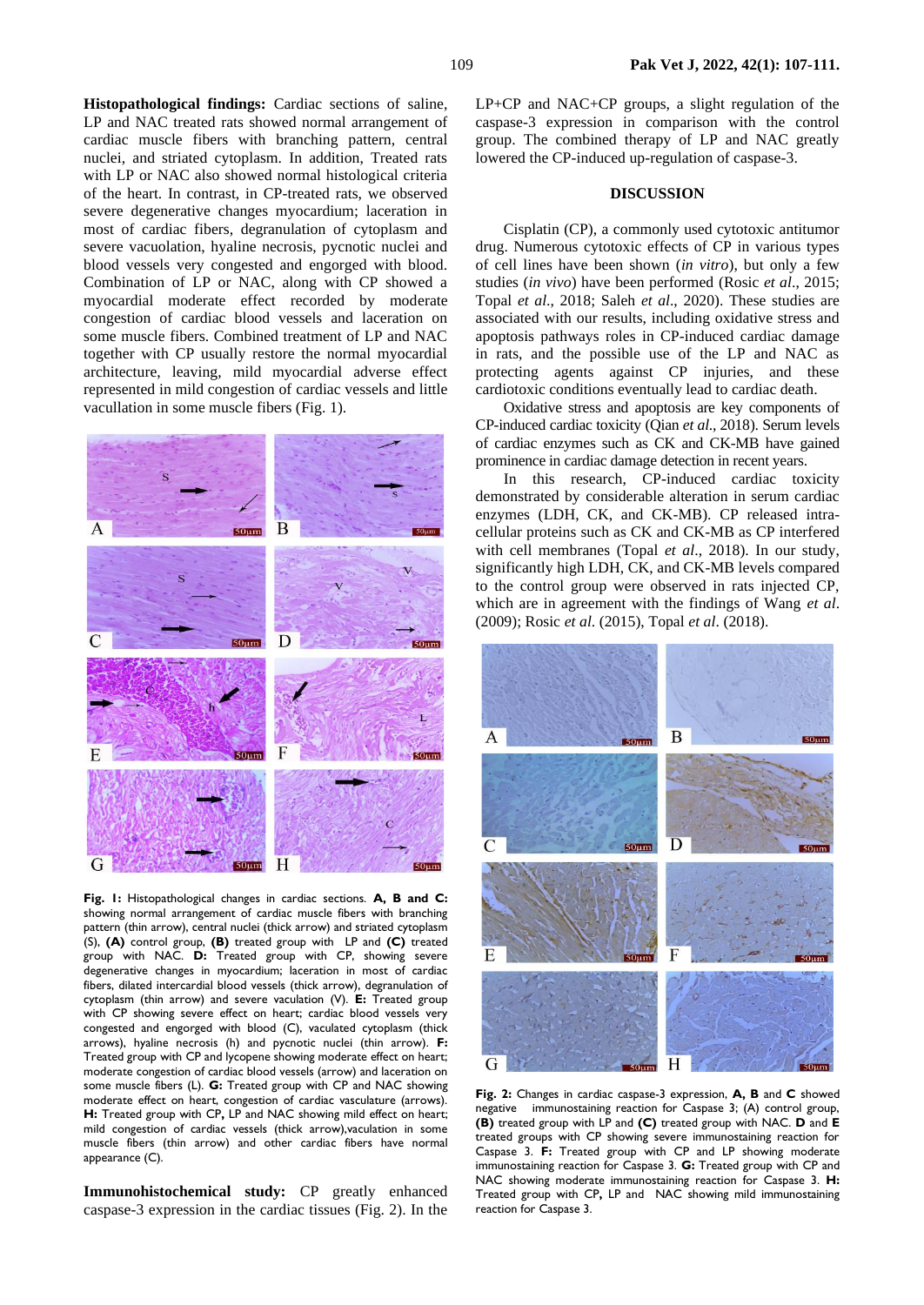Table 1: Effect of LP, NAC and/or CP on biochemical parameters (n=7)

| <b>Parameters</b>                                                                                 | Control                       |                               | <b>NAC</b>                   | СÞ                          | LYP+CP            | $NAC+CP$         | LP+NAC+ CP                  |  |  |  |
|---------------------------------------------------------------------------------------------------|-------------------------------|-------------------------------|------------------------------|-----------------------------|-------------------|------------------|-----------------------------|--|--|--|
| LDH (U/L)                                                                                         | $5.29 \pm 0.11$ <sup>d</sup>  | $5.46 + 0.09d$                | $5.53+0.14d$                 | $11.41 + 0.25$ <sup>a</sup> | $9.51 \pm 0.12^b$ | $9.05 + 0.22$    | $7.75 + 0.21$ °             |  |  |  |
| CK (U/L)                                                                                          | $0.33 + 0.008$ <sup>e</sup>   | $0.37 + 0.011$ <sup>de</sup>  | $0.36 + 0.009$ <sup>de</sup> | L68+0.068ª                  | $1.15 + 0.035^b$  | $0.88 + 0.024c$  | $0.45 + 0.021$ <sup>d</sup> |  |  |  |
| CK-MB (U/L)                                                                                       | $31.75 \pm 0.66$ <sup>e</sup> | $33.15 \pm 0.67$ <sup>e</sup> | $33.67 + 1.12$ <sup>e</sup>  | $67.18 \pm 1.15^a$          | $56.53 + 1.29b$   | $50.24 + 1.74$ ° | $42.28 + 0.73d$             |  |  |  |
| Different superscript letters in the same row indicate statistical significance at $P \le 0.05$ . |                               |                               |                              |                             |                   |                  |                             |  |  |  |

Table 2:  $Fff_{ext}$  of LB, NAC and/an CB an antiquidant commuter in conditations (n=7)

| <b>Table 2:</b> Ellect of EF. INAC and/of CF on anuoxidant barameters in cardiac ussues. (n–7) |                             |                             |                             |                               |                             |                        |                  |  |  |  |  |
|------------------------------------------------------------------------------------------------|-----------------------------|-----------------------------|-----------------------------|-------------------------------|-----------------------------|------------------------|------------------|--|--|--|--|
| <b>Parameters</b>                                                                              | Controll                    |                             | NAC.                        |                               | l YP+CP                     | $NAC+CP$               | LP+NAC+CP        |  |  |  |  |
| $MDA$ (nmol/g)                                                                                 | $19.84 + 0.74$ <sup>e</sup> | $19.79 + 0.93$ <sup>e</sup> | $20.19 + 0.71$ <sup>e</sup> | $69.37 \pm 1.61$ <sup>a</sup> | $57.52 + 0.38^b$            | $50.44 + 1.48^{\circ}$ | $41.91 + 0.92d$  |  |  |  |  |
| CAT (U/g)                                                                                      | 58.08+0.64 <sup>a</sup>     | $57.96 + 1.33a$             | $60.04 + 2.03a$             | $22.26 + 0.61$ <sup>e</sup>   | $27.90 + 0.33$ <sup>d</sup> | $34.18 + 0.67$ °       | $45.03 + 0.63^b$ |  |  |  |  |
| SOD (U/g)                                                                                      | $39.94 + 0.52$ <sup>a</sup> | $37.96 + 0.43^b$            | $40.09 + 0.56$ <sup>a</sup> | $1434 + 0.28$ <sup>e</sup>    | $23.62 + 0.52$ <sup>d</sup> | 28.05+0.57°            | $36.66 + 0.88^b$ |  |  |  |  |
| $GSH$ (mg/g)                                                                                   | 13.08+0.25 <sup>b</sup>     | $13.21 + 0.24^b$            | 14.03+0.36ª                 | $4.46 + 0.12$ <sup>f</sup>    | $6.51 + 0.16$ <sup>e</sup>  | $7.85 + 0.16d$         | $11.58 + 0.27$ ° |  |  |  |  |
|                                                                                                |                             |                             |                             |                               |                             |                        |                  |  |  |  |  |

Concerning oxidative stress/ antioxidant parameters, CP treated group revealed a significant increase of MDA level (increased lipid peroxidation) and decreased activities of the antioxidants (CAT, SOD and GSH) in the cardiac tissues. These results are compatible with Rosic et al.  $(2015)$  and Topal *et al.*  $(2018)$ . These findings are attributed to oxidative stress induced by production of reactive oxygen species (ROS) (Oian et al., 2018; Aboubakr et al., 2019). CP -induced apoptosis mainly involve the mitochondrial-mediated intrinsic pathway, death receptor-mediated pathway and endoplasmic reticulum pathway, the most closely related is an intrinsic pathway (Qian et al., 2018). Cardiac-myocytes with rich mitochondria is the power of energy metabolism. When CP accumulates in the mitochondrial matrix, it induces a large amount of ROS production and mitochondrial dysfunction that contributes to apoptosis (Qian et al., 2018).

LP is a lipophilic natural compound, and has been well studied due to its strong antioxidant properties. LP protects against cardiac toxicity by enhancing the role of cell antioxidant enzymes, inhibiting caspase-3, and scavenging oxygen free radicals (Abdel-Daim et al., 2018). LP administration reduced LDH, CK and CK-MB which agrees with the results of Abdel-Daim et al. (2018) and effectively reduced MDA production and increases of antioxidant enzyme expression including SOD, GSH and CAT (Abdel-Daim et al., 2018).

The potential benefits of the NAC are due to its function as a powerful free radical scavenger. NAC could be used to minimize cardiac ROS overproduction (Wang et al., 2017). NAC decreased CK levels comparable to CP group, although the CK levels remained significantly increased compared to control group. These results are compatible with Rosic et al. (2015). NAC reduced CK-MB levels and cell apoptosis in rats (Rosic et al., 2015; Wang et al., 2017).

Along with the LP or NAC scavenging ROS action of LP or NAC, the SOD and CAT activities and GSH levels could be restored in CP-intoxicated rats. We suggested that any improvement in biochemical parameters tested in this study may have been induced by ROS suppression (Aboubakr et al., 2020) and antioxidant up-regulation mechanisms of LP or NAC against CP-induced oxidative injury.

The histologic and immunohistochemical observations of this study were in accordance and confirmed the alterations oxidant/antioxidant and biochemical parameters in treated groups. Histological examination showed degenerative changes myocardium; laceration in most of cardiac fibers, degranulation of cytoplasm and severe vacuolation, hyaline necrosis, pycnotic nuclei and blood vessels very congested and engorged with blood (Topal et al., 2018; Bayrak et al., 2020). Our results showed CP treatment made highly expression of caspases-3 which indicates cell apoptosis, these data confirm the results of Topal et al. (2018) who mentioned that CP was converted to a more potent toxin that causes DNA injury, respiration damage and mitochondrial DNA which lead to initiation of inflammatory responses and activation of apoptotic pathways. These results go in hand with who reported that CP generates ROS, leading to apoptosis (Qian et al., 2018). Our results showed that treatment of rats with NAC alone has no adverse effect on cardiac muscle. Combined treatment of NAC with CP lowered the adverse effect of CP on heart. These results are consistent with Rosic et al. (2015) that mentioned NAC has cardioprotective effects by reducing oxidative damage on rat heart acting free radical scavenger protect against reactive oxygen species (ROS) caused by CP. Our results showed treatment of rats with LP alone has no adverse effect on heart. Combined treatment of LP with CP showed beneficial effect by lowering the histopathological lesions caused by CP. These findings agreed with Abdel-Daim et al. (2018); Duan et al. (2019) as they mentioned that LP considered as potent antioxidant anti-inflammatory agent provide protection against cellular damage caused by ROS of neoplastic drugs. LP administration reduced reaction of caspase 3 (Abdel-Daim et al., 2018). The results showed that combined treatment of LP and NAC together with cisplatin significant restore the normal histological architecture of the heart indicating that combined therapy of both NAC and LP was more effective than each monotherapy due to their synergistic cyto-protective actions and their ability to restore the activity of enzymatic antioxidants in myocardial tissue.

NAC may reduce cell apoptosis, manifested by the reduction of positive apoptosis cells, the Bax/Bcl-2 ratio, and the expression of cleaved-caspase-3, but has a more profound impact on autophagy because it may attenuate autophagy to a greater degree (Wang et al., 2017).

Pretreatment with LP and/or NAC conferred protection against CP induced cardiac toxicity, illustrated by the improved biochemical parameters, oxidative stress markers, histopathology, and caspase-3 expression. A dietary combination of LP and NAC would enhance the ROS scavenging capacity (Abdel-Daim et al., 2018). Our data revealed that co-administration of LP and NAC combination could elicit a better protective effect than their individual supplementations against CP damage.